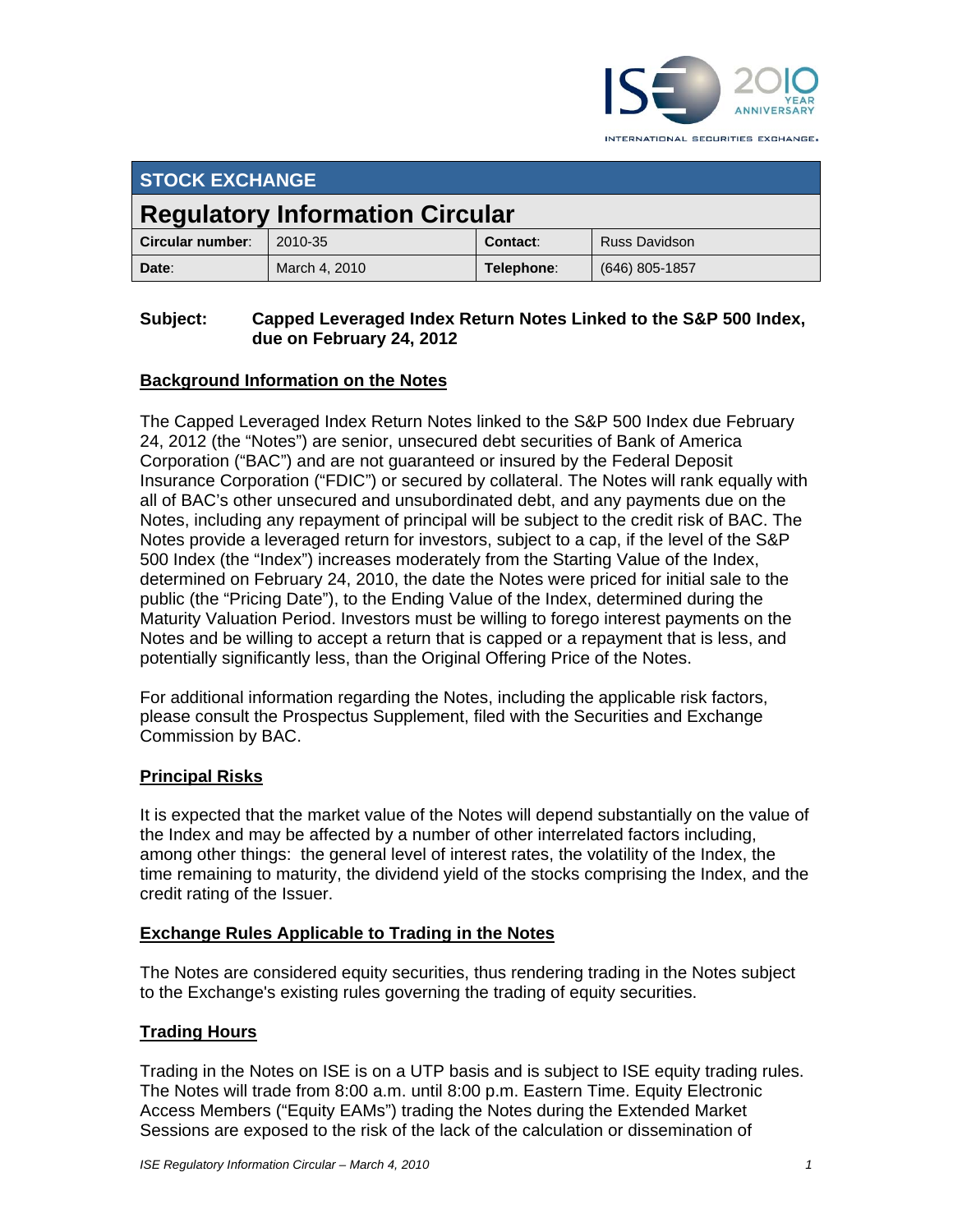

underlying index value or intraday indicative value ("IIV"). For certain derivative securities products, an updated underlying index value or IIV may not be calculated or publicly disseminated in the Extended Market hours. Since the underlying index value and IIV are not calculated or widely disseminated during Extended Market hours, an investor who is unable to calculate implied values for certain derivative securities products during Extended Market hours may be at a disadvantage to market professionals.

### **Trading Halts**

ISE will halt trading in the Notes in accordance with ISE Rule 2101(a)(2)(iii). The grounds for a halt under this Rule include a halt by the primary market because it stops trading the Notes and/or a halt because dissemination of the IIV or applicable currency spot price has ceased, or a halt for other regulatory reasons. In addition, ISE will stop trading the Notes if the primary market de-lists the Notes.

#### **Suitability**

Trading in the Notes on ISE will be subject to the provisions of ISE Rule 2123(l). Members recommending transactions in the Notes to customers should make a determination that the recommendation is suitable for the customer. In addition, members must possess sufficient information to satisfy the "know your customer" obligation that is embedded in ISE Rule 2123(l).

Equity EAMs also should review FINRA Notice to Members 03-71 for guidance on trading these products. The Notice reminds members of their obligations to: (1) conduct adequate due diligence to understand the features of the product; (2) perform a reasonable-basis suitability analysis; (3) perform customer-specific suitability analysis in connection with any recommended transactions; (4) provide a balanced disclosure of both the risks and rewards associated with the particular product, especially when selling to retail investors; (5) implement appropriate internal controls; and (6) train registered persons regarding the features, risk and suitability of these products.

**This Regulatory Information Circular is not a statutory Prospectus. Equity EAMs should consult the Trust's Registration Statement, SAI, Prospectus and the Fund's website for relevant information.**